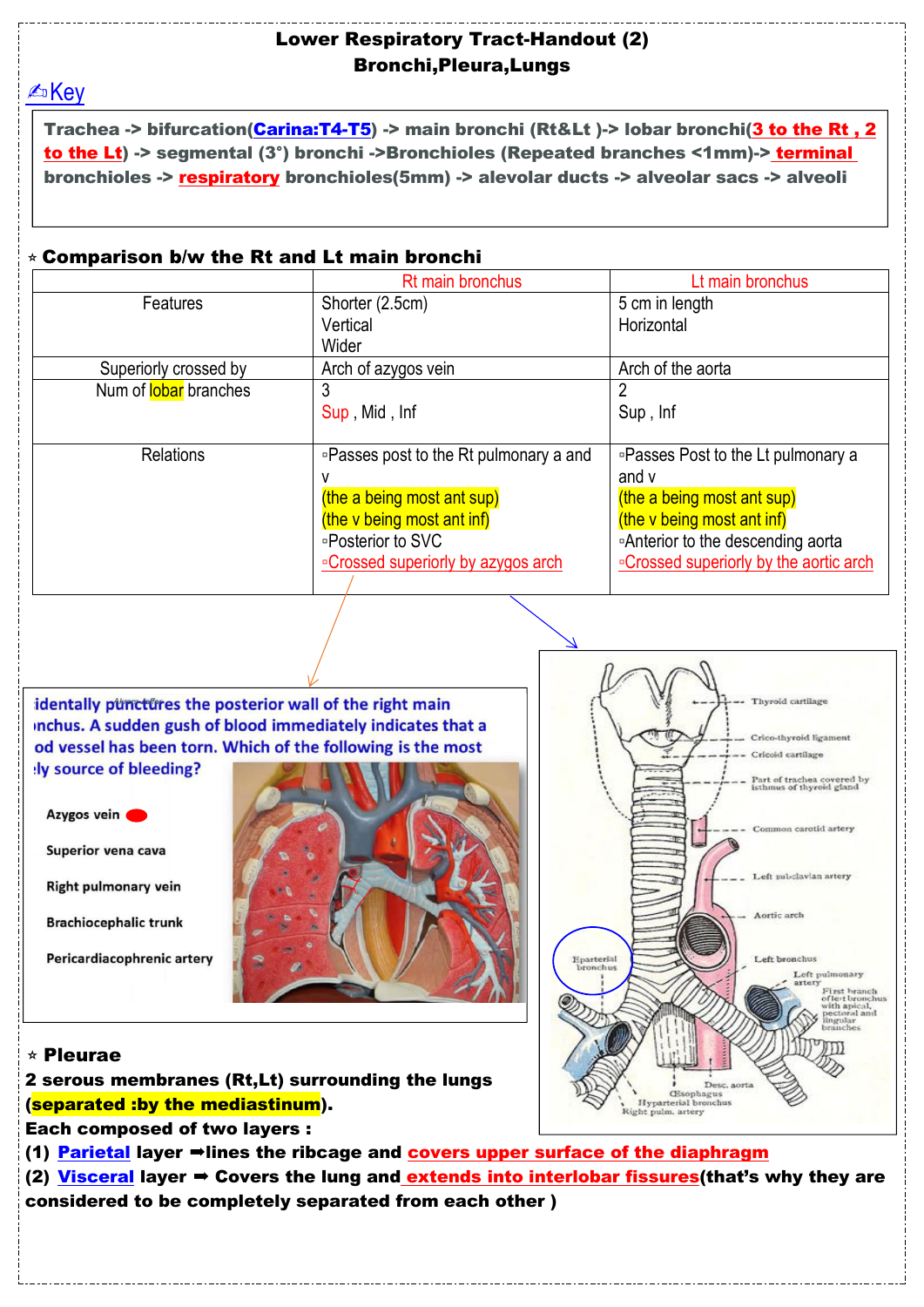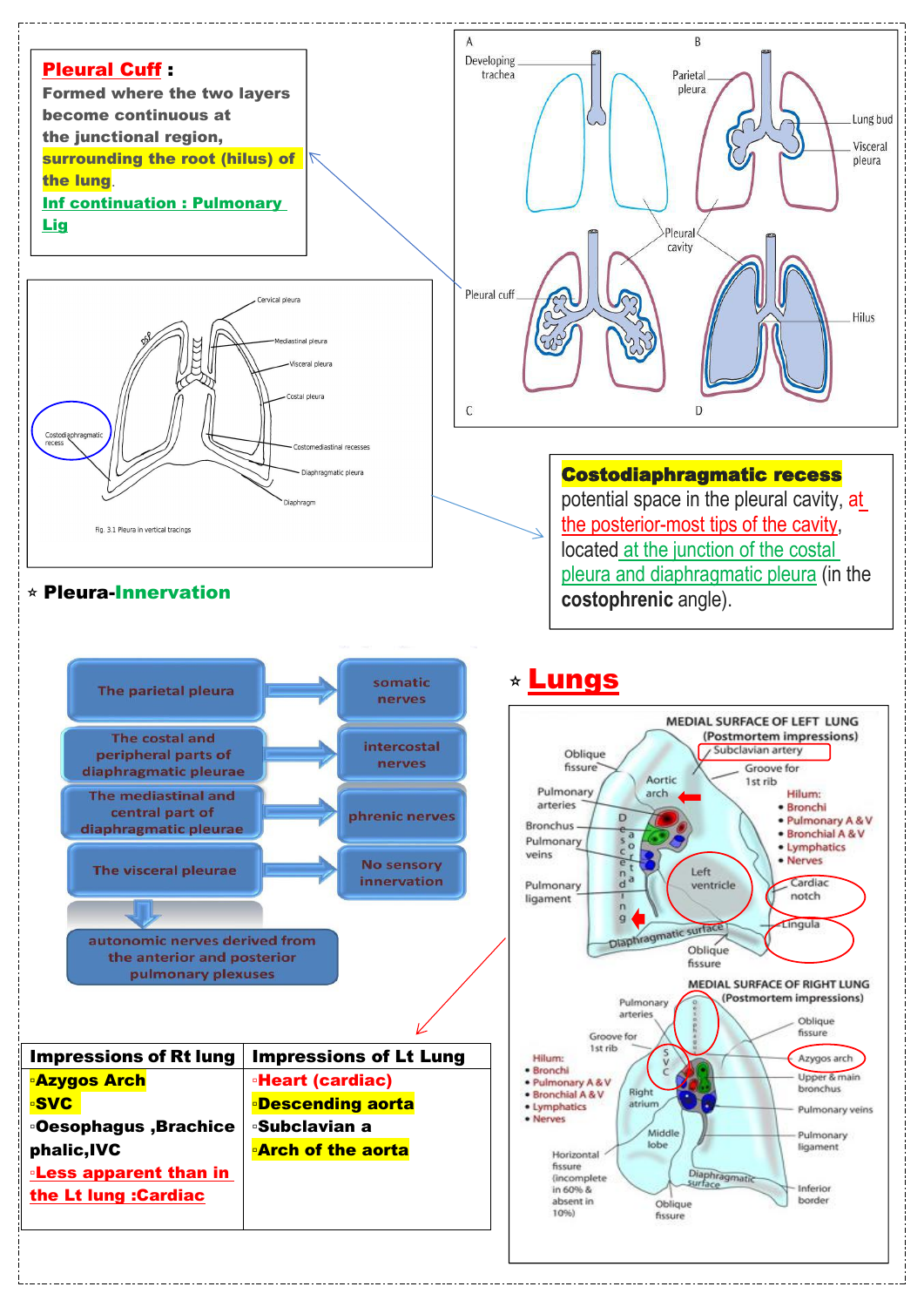

|                | <b>Fissures</b>                                                                 | <b>Lobes</b>                                                                |
|----------------|---------------------------------------------------------------------------------|-----------------------------------------------------------------------------|
| <b>Rt lung</b> | 2:                                                                              | 3:                                                                          |
|                | Oblique $\Rightarrow$                                                           | Superior the largest lobe of the right lung. It                             |
|                | Post: b/w sup and inf                                                           | extends from the apex of the lung down to the                               |
|                | Ant(inf) : b/w middle                                                           | horizontal and oblique fissures                                             |
|                | and inf                                                                         | <b>Middle</b> $\triangleright$ the smallest lobe of the right lung, located |
|                | Horizontal $\rightarrow$ b/w the                                                | b/w the horizontal and oblique fissures.                                    |
|                | sup and middle                                                                  | Wedged b/w the sup and inf lobes anteriorly                                 |
|                | <b>Inferior <math>\triangleright</math></b> It lies beneath the oblique fissure |                                                                             |
| Lt lung        | 1:                                                                              | 2:                                                                          |
|                | <b>Oblique</b>                                                                  | Superior ▶ Mostly anteriorly                                                |
|                |                                                                                 | <b>Inferior ► Mostly posteriorly</b>                                        |
|                |                                                                                 | <b>Cx: Lung auscultations</b>                                               |

## $\star$  Bronchopulmonary segments

 $\checkmark$  Subdivisions of a lung lobes.

- **√Supplied by** *segmental (3°) bronchi*.
- $\sqrt{s}$  *Structurally and functionally indepenent units of lung lobes*, they are surrounded by CT.  $V$ Each has a pyramidal shape , its apex toward the hilum.

 $\checkmark$ Segmental bronchus is accompanied by a branch of pul a whereas the tributaries of pul veins run in the CT b/w adjacent bronchopul segs ⇒each seg has its own lymphatic vessels and AN supply .